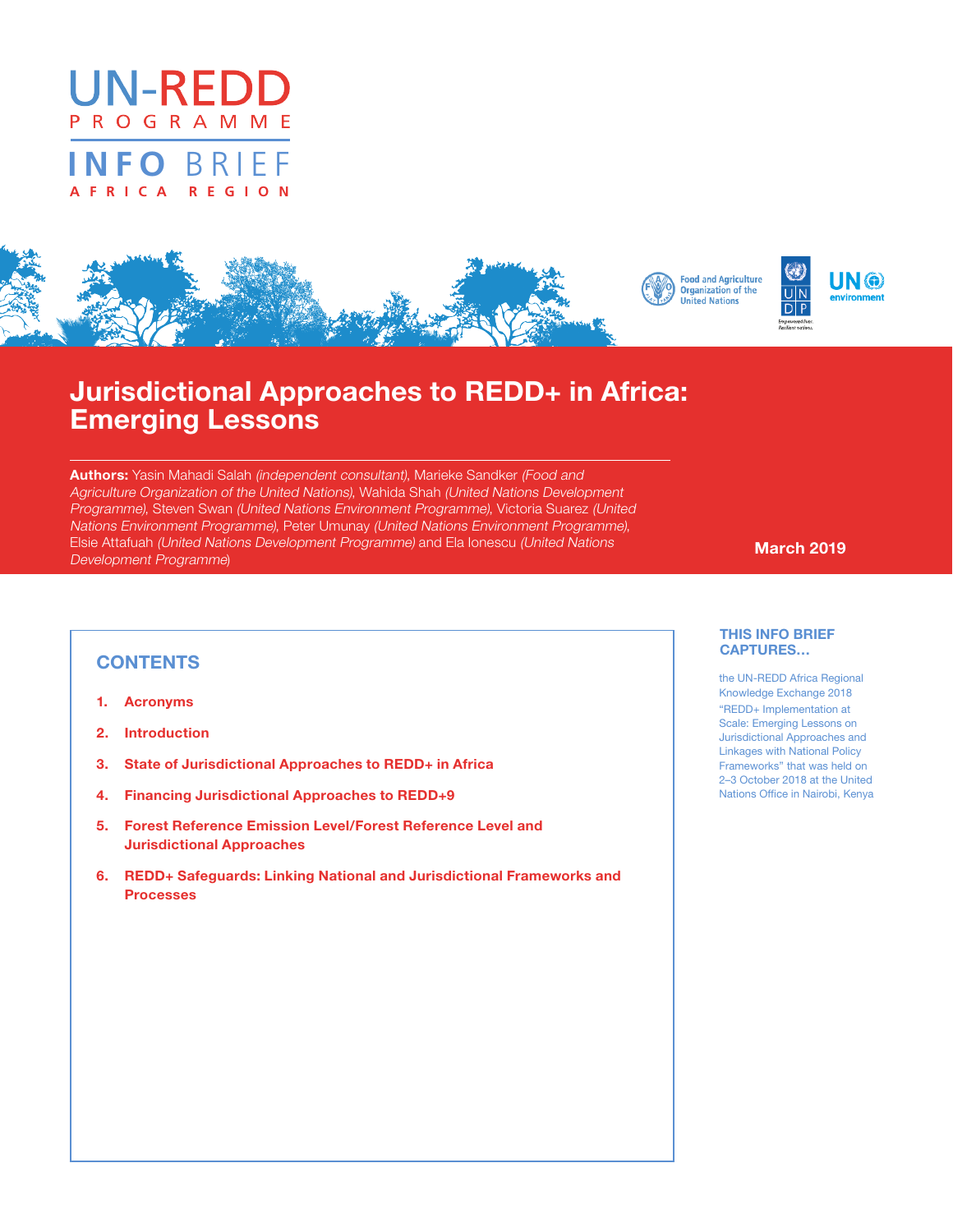# 1. ACRONYMS

CBR+ community-based REDD+

**CRS** Cross River State

FCPF CF Forest Carbon Partnership Facility Carbon Fund

FREL/FRL forest reference emission level/forest reference level

GHG greenhouse gas

JA jurisdictional approach

**MRV** measurement, reporting and verification

NDC nationally determined contribution

**NFMS** national forest monitoring system

### REDD+

Reducing emissions from deforestation and forest degradation, and the role of conservation, sustainable management of forests and enhancement of forest carbon stocks in developing countries

#### **SESA**

Strategic Environmental and Social Assessment

### SIS

Safeguards Information System

### **UNFCCC**

United Nations Framework Convention on Climate Change

# 2. INTRODUCTION

In recent years, there has been increased interest in, and international support for, low emissions and green development initiatives aimed at putting countries on sustainable pathways. REDD+ ("Reducing emissions from deforestation and forest degradation, and the role of conservation, sustainable management of forests and enhancement of forest carbon stocks in developing countries") is one such initiative, which has the potential to reduce greenhouse gas (GHG) emissions at a lower cost, while improving people's livelihoods. The 28 African partner countries of the United Nations Collaborative Programme on Reducing Emissions from Deforestation and

# KEY MESSAGES

- 1. There is growing support for countries to implement REDD+ programmes using a subnational jurisdictional approach (JA), as it is strategic for countries to implement activities and achieve reduced emissions from forests at the subnational scale, in order to support successful national REDD+ approaches. In contrast to projects, a JA has the potential to be transformational and larger scale.
- 2. It is important to focus the JA on the role of public-private partnerships in reducing commodity-driven deforestation and avoiding financial leakages, as the successful implementation of the JA in Africa critically depends on these strategic partnerships and effective collaboration with various stakeholders, institutions and sectors for which the Government is responsible.
- 3. When the JA is subnational, its REDD+ measurement, reporting and verification (MRV) must be aligned with the national REDD+ MRV to ensure consistency in reporting.
- 4. The United Nations Framework Convention on Climate Change (UNFCCC) safeguards are an all-encompassing framework that entails a national response directly connected with subnational approaches, while a country approach to safeguards can provide a framework for implementing subnational safeguards.

Forest Degradation in Developing Countries (UN-REDD) are developing building blocks for REDD+ under the Warsaw Framework. These include a national REDD+ strategy, a national forest monitoring system (NFMS) including MRV, a Safeguards Information System (SIS) and a forest reference emission level/forest reference level (FREL/FRL). These preparations



are paving the way for countries to implement REDD+ through JAs.

There is no agreed definition of the JA. However, it generally refers to a Governmentled, comprehensive and integrated approach under which REDD+ is implemented across one or more legally defined territories such as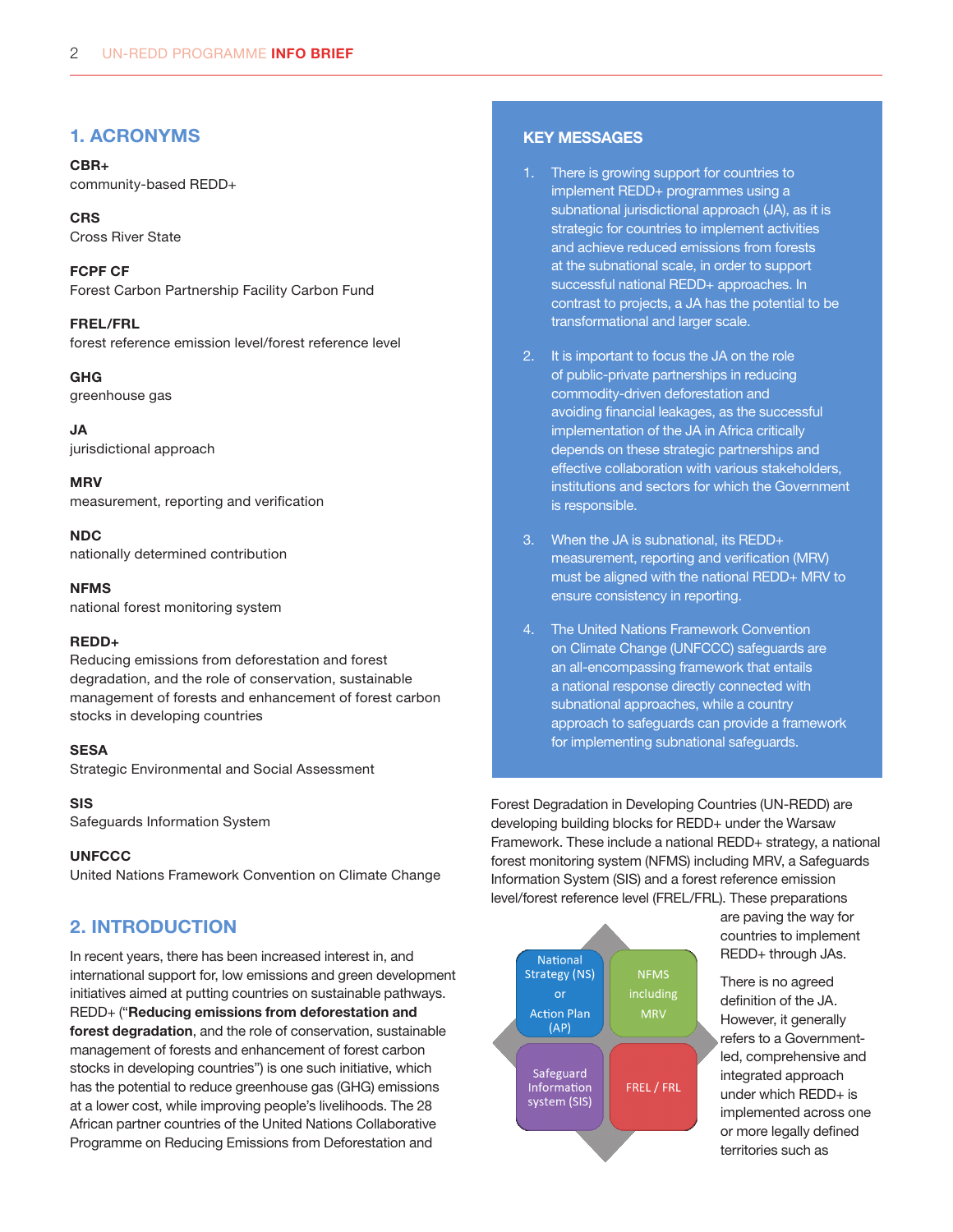provinces, districts or other administrative divisions to facilitate sustainable economic development and advance environmental commitments to reducing deforestation and avoiding leakages.<sup>1</sup> As per UNFCCC REDD+ implementation requirements, these administrative divisions need to demonstrate low-emission development objectives that are aligned with national climate change and sustainable development objectives. In some instances, ecologically similar landscapes are used to determine the scale of jurisdiction.

The term "Jurisdictional REDD+" was first used in the context of carbon accounting. However, the JA goes beyond GHG measurement to position REDD+ as a central element of green development. Although JA may apply to both the subnational and national levels, in this info brief it refers to the subnational level, which most of the discussions during the exchange event focused on. The predominant focus on the subnational level is based on the fact that many countries, states, provinces, districts, counties and municipalities have mandates for land-use and forest management and, therefore, governance devolved at these levels is in closer contact with the communities who manage the land and often have the power to shape land-use decisions.<sup>2</sup> In addition, subnational-level REDD+ may offer opportunities to reduce the implementation cost and promote policy innovation where stakeholders' goals are aligned and partnership with the supply chain actors is fostered.

Potential advantages of the JA are:

- Compared to the REDD+ project, JA mitigates the risk of "leakage" – whereby emission-generating activities spread to areas outside the project boundaries – by monitoring emissions across an entire jurisdictional area and working across land-use types with multiple stakeholders to create models for national implementation.<sup>3</sup> However, leakage still needs to be addressed, as it can occur outside the jurisdiction, resulting in emissions spreading elsewhere at the national level.
- JA may deliver significant reductions in forestrelated emissions over the long term and at scale, whereas individual projects aimed

at protecting forests, reducing emissions and enhancing livelihoods may struggle, as they tend to be limited in terms of area coverage and duration.<sup>4</sup> A recent study (Stickler et al, 2018)<sup>5</sup> of 39 jurisdictions across the tropics observed a decline in deforestation after 2005, reaching its lowest point in 2012 and remaining stable since. The study described several factors contributing to progress in these jurisdictions. These included strong commitment, setting time-bound quantitative performance targets, actors across the sectors striving towards the same goals, realizing that subnational commitments can bridge the gap between nationally determined contributions (NDCs) and emission reduction trajectories, and leveraging direct funding.

- Actors may have the ability to access and integrate a range of financial streams, including carbon finance, leading to more sustainable outcomes.<sup>6</sup>
- JA can help implement corporate commitments to remove deforestation from commodity supply chains.7
- JA can provide an important platform for dialogue on fostering partnerships and meaningful engagement with indigenous people and local communities.<sup>8</sup>

To facilitate an informed discussion on REDD+ JA in Africa that allowed countries to learn from each other's experiences, UN-REDD organized a Knowledge Exchange in Nairobi, held on 2–3 October 2018. The meeting brought together 11 African countries: Cote d'Ivoire, the Democratic Republic of Congo (DRC), Ethiopia, Ghana, Kenya, Liberia, Madagascar, Nigeria, Republic of Congo, Uganda and Zambia.

This information brief covers the key issues that emerged from the in-depth discussions related to emerging lessons, opportunities and challenges associated with the jurisdictional approaches to REDD+, with the ultimate goal of strengthening ongoing processes within countries.

Umunay, P., Lujan, B., Meyer, C., & Cobián, J. Trifecta of Success for Reducing Commodity-Driven Deforestation: Assessing the Intersection of REDD+ Programs, Jurisdictional Approaches, and Private Sector Commitments. Forests, 9(10), 609. (Molecular Diversity Preservation International and Multidisciplinary Digital Publishing Institute, 2018).

<sup>2</sup> Stickler, C., M. DiGiano, D. Nepstad, J. Hyvarinen, R. Vidal, J. Montero, A. Alencar, E. Mendoza, M. Benavides, M. Osorio, E. Castro, C. Mwangi, S. Irawan, O. Carvalho Jr., M. Becerra, D. McGrath, C. Chan, B. Swette, J. Setiawan, T. Bezerra, M. McGrath-Horn, and J. Horowitz. Fostering Low-Emission Rural Development from the Ground Up. (Sustainable Tropics Alliance, San Francisco, CA, 2014).

<sup>3</sup> Fishbein, Greg, and Donna Lee, Early Lessons from Jurisdictional REDD+ and Low Emissions Development Programs. (Rep. Arlington: n.p., 2015).

Nepstad, D., S. Irawan, T. Bezerra, W. Boyd, C. Stickler, J. Shimada, O. Carvalho Jr., K. MacIntyre, A. Dohong, A. Alencar, A. Azevedo, D. Tepper, and S. Lowery. More Food, More Forest, Few Emissions, Better Livelihoods: Linking REDD+, Sustainable Supply Chains and Domestic Policy in Brazil, Indonesia and Colombia. Carbon Management 4 (6): 639–58. (Future Science Limited, San Francisco, CA, 2013).

<sup>5</sup> Stickler et al. "The State of Jurisdictional Sustainability".(2018). Available at https://earthinnovation.org/state-of-jurisdictional-sustainability/

<sup>6</sup> Donna Lee, Pablo Llopis, Rob Waterworth, Geoff Roberts, Tim Pearson, Approaches to REDD+ Nesting. Lessons Learned from Country Experiences: Main report (English). 38pp. (World Bank, Washington, D.C., 2018).

<sup>7</sup> Boyd, W., Stickler, C., Duchelle, A.E., Seymour, F., Nepstad, D., Bahar, N.H.A; and Rodriguez-Ward, D. Jurisdictional Approaches to REDD+ and Low Emissions Development: Progress and Prospects (World Resources Institute, Washington, D.C.,2018).

<sup>8</sup> DiGiano, M., C. Stickler, D. Nepstad, J. Ardila, M. Becerra, M. Benavides, S. Bernadinus et al. Increasing REDD+ Benefits to Indigenous Peoples & Traditional Communities through a Jurisdictional Approach. Earth Innovation Institute, San Francisco CA, 2016).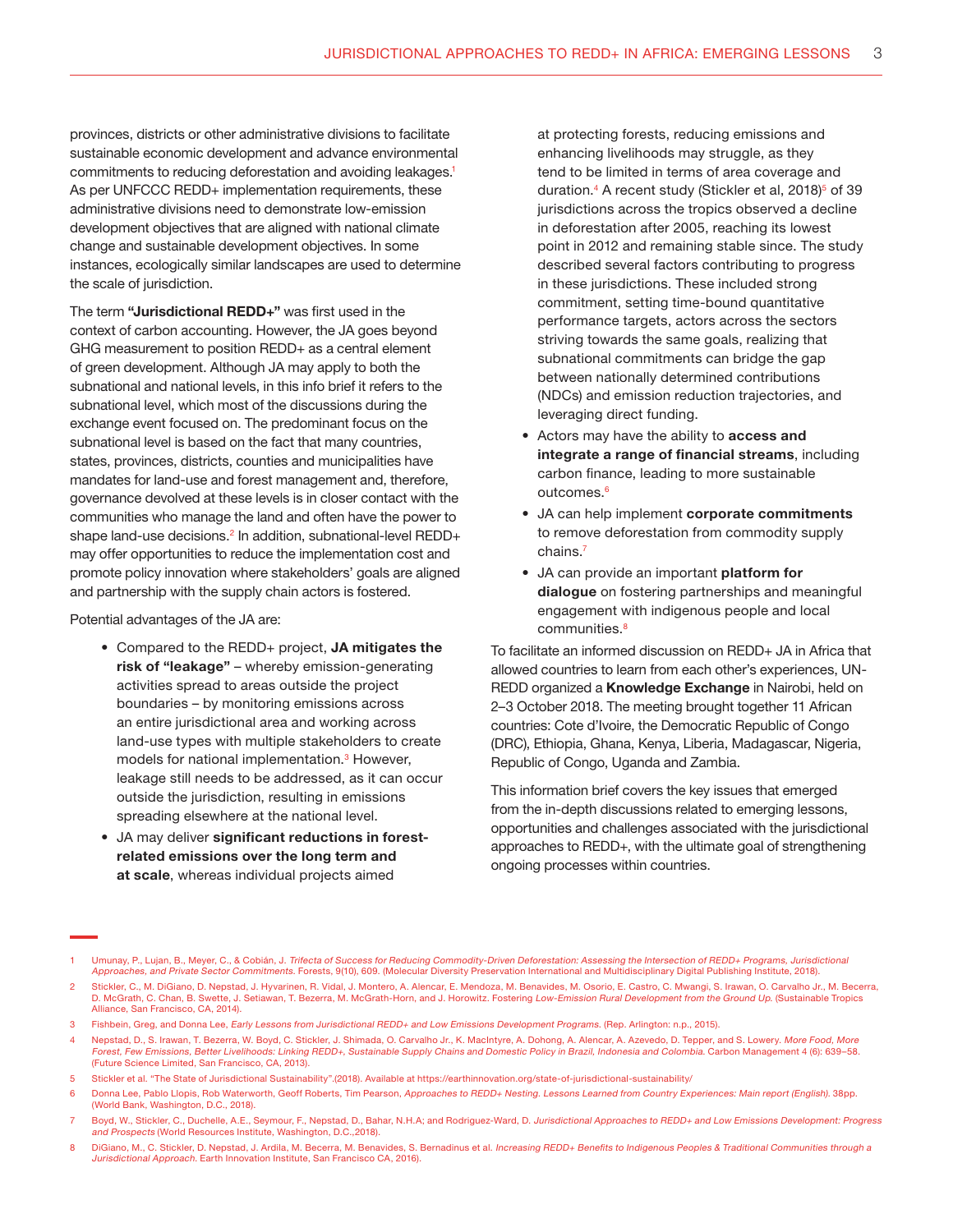# 3. STATE OF JURISDICTIONAL APPROACHES TO REDD+ IN AFRICA

In Africa, there are multiple country strategies that incorporate subnational and national JAs. These include Liberia's efforts to develop a national jurisdiction for sustainable palm oil, Ghana's Cocoa Forest REDD+ Programme, DRC's Mai Ndombe Emission Reduction Programme, Nigeria's approach to REDD+ implementation with a major focus on Cross River State (CRS), Zambia's Initiative for Sustainable Forest Landscapes Programme in its eastern Province and **Ethiopia**'s Oromia Forested Landscape Programme. Most countries are at an early stage of jurisdictional REDD+ design and have made good

progress, but they are also facing a series of implementation challenges.

The planning and implementation discussions focused on how countries have been able to align their JA planning with national policy objectives and work towards a coordinated approach to deliver REDD+ results at scale while leveraging partnership and resource mobilization opportunities. Most countries are currently laying the foundations for national-level REDD+ implementation on various scales – as required by various international frameworks and cascading jurisdictional interventions – based on individual strategy, financing mechanisms and subnational or landscape requirements. The general approach adopted by

#### SUBNATIONAL JA IN CROSS RIVER STATE, NIGERIA

The Nigeria REDD+ Programme commenced with (subnational) Cross River State (CRS) as a pilot and as the first JA. CRS is home to the largest portion of the remaining forests in the country – approximately 1.7 million ha. Cocoa, cassava and fruits such as mangoes are the main agricultural commodities on which communities rely for their livelihoods. The JA is required because REDD+ needs to be directly implemented in the geo-political areas that have greater tenure rights and responsibility for governing forestry and forest-related activities. CRS was also selected as the pilot region based on its strong political will, previous experience in collaborative and community forestry and strong institutional arrangements. Therefore, the JA is built on a two-pronged approach to REDD+ implementation at both the federal and state level. Using these foundations, Nigeria developed a framework strategy to help various states implement REDD+, with a complementary focus on a REDD+ Strategy for CRS.

As a pilot region, CRS will serve as a model for other states – a learning and structural-planning platform designed to facilitate REDD+ preparedness and implementation in other parts of Nigeria. In addition to a CRS REDD+ Strategy, the State has also developed and submitted an FREL and has started developing a NFMS and a strategic approach to addressing safeguards.

To integrate the work in CRS into the JA, the state has also been implementing the Community-based REDD+ (CBR+) programme, with 21 projects currently under way. The CBR+ programme has provided a platform for community engagement and facilitated active participation in the national REDD+ processes, particularly in the development of the REDD+ strategy for CRS.

The above-mentioned achievements were due to institutional and technical capacity-building for REDD+ in CRS, where various trained experts and stakeholders interested in key REDD+ issues completed the readiness phase. The REDD+ readiness process laid the foundations for a REDD+ Centre of Excellence and learning, designed to be a knowledge platform and research hub enabling other states in Nigeria to learn from evidence-based experiences and innovations. States such as Ondo and Nasarawa that are currently implementing their REDD+ readiness processes are already building on lessons and experiences from CRS. The JA is also providing a strong basis for potential and actual resource mobilization and investments from the Green Climate Fund, the Governors' Climate and Forests Task Force (GCF) initiative, the private sector and multilateral sources of funding, as well as domestic funding sources.

#### Lessons learned

- The subnational JA decentralizes REDD+ implementation and enables those more affected by the programme to assume responsibility and feel its impact.
- **Government ownership** and leadership of the strategy development process, along with consistent and broad **stakeholder participation**, have been critical to ensuring REDD+ readiness.
- **Mobilization of financing** and provision of incentives, including for community-based initiatives, should be part of the full implementation of REDD+ and the achievement of results-based objectives.
- The REDD+ readiness phase has facilitated effective stakeholder participation, with a comprehensive stakeholder forum bringing together representatives from communities, the Government, civil society, the private sector, academia and the media.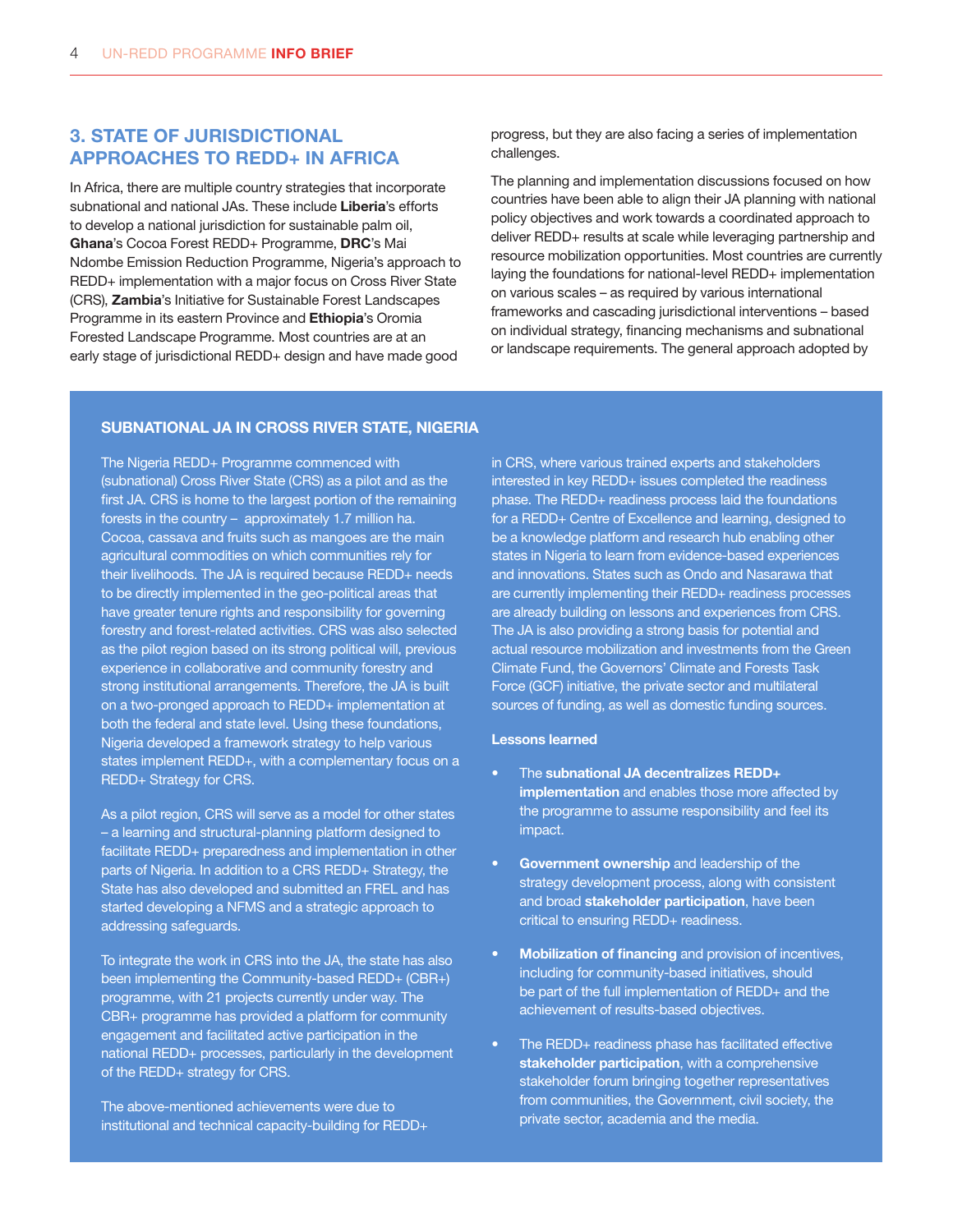various countries (including Ghana, Liberia, Nigeria and Zambia) involves using the national REDD+ framework as guidance and a reference for formulating the jurisdictional-level interventions. The Warsaw Framework elements were deemed to be crucial to supporting JA in countries such as Nigeria, where subnational projects such as CRS relied heavily on informing the national-level strategy, and Cote d'Ivoire, where a number of projects are feeding into the national strategy that is reviewed twice a year.

Participants discussed the importance of the JA offering incentives to a variety of actors across defined landscapes to encourage them to work towards the desired objectives. The discussions highlighted several key focus areas to facilitate progress in the JA, including governance, building the capacity of individuals and institutions and implementing collective goals agreed upon by multiple stakeholders. Having champions who remain responsible for the planning and implementation processes, even when the political leadership changes, remains a priority.

The key message emerging from the event was that the national process remains of paramount importance and guides the implementation at various scales. Countries discussed the importance of aligning subnational JAs with REDD+ efforts at the national level and national processes such as the countries' NDCs and Sustainable Development Goals (SDGs).

Countries face various ongoing and potential challenges in planning and implementing JAs, as follows:

- Much like other REDD+ processes, there are concerns regarding avoiding leakages to other localities, with most participants stressing the need to put in place proper land-use options, safeguarding systems and national strategies.
- Partnerships and engagement with the private sector or supply chain actors was outlined as one of the prospects for advancing the JA agenda. However, there is still a lack of understanding regarding their respective needs, and the overall feasibility, risks and timelines for achieving various outputs.
- Sustainability and success can be hampered by a lack of coordination and cooperation among actors if outstanding issues surrounding land-use change and other policies tackling integrated development are not streamlined.
- Various opportunities have been identified for successful JA implementation in countries that are currently implementing jurisdictional programmes

or are ready to do so: (i) ensuring subnational JAs are aligned with national REDD+ strategies, FRL and safeguards; (ii) minimizing risk through strong coordination between actors that also participate in the design and implementation of land-use planning and Warsaw Framework key elements. In the investment planning processes, there are opportunities for countries to identify the most effective jurisdiction and scale required to achieve national REDD+ objectives and maximize benefits.

Key lessons from the planning and implementation session include:

- Most countries are employing the JA in different forms and with various partners. They continue to maintain the national REDD+ framework, the national strategy, FRL, NFMS and SIS as crucial outputs and processes to support JAs.
- The JA should include multi-stakeholder consultation processes for a variety of actors across a landscape to effectively plan, work towards and provide opportunities for benefitsharing, to incentivize results. Incentives and benefits for key actors have been seen as an indicator of success within jurisdictions in some countries (see examples in the Governors' Climate and Forests Task Force Knowledge Database (http://www.gcftaskforce-database.org/) which compiles experiences from 32 jurisdictions.<sup>9</sup>)
- With REDD+ activities implemented at multiple scales, results may also be measured and accounted at multiple scales – reconciling these results may be challenging.
- Links between REDD+ results and NDCs would need to be made, particularly those concerning how REDD+ is contributing to emission reductions, financing and reporting.

The GCF Knowledge Database provides an open, web-based source of information from individual GCF member states and provinces on the status and trends of land use and deforestation; forest carbon accounting efforts and methodologies; REDD implementation activities; and REDD-related financial flows. The database, which will be updated on a regular basis as new information becomes available, seeks to be fully transparent about the sources of information used.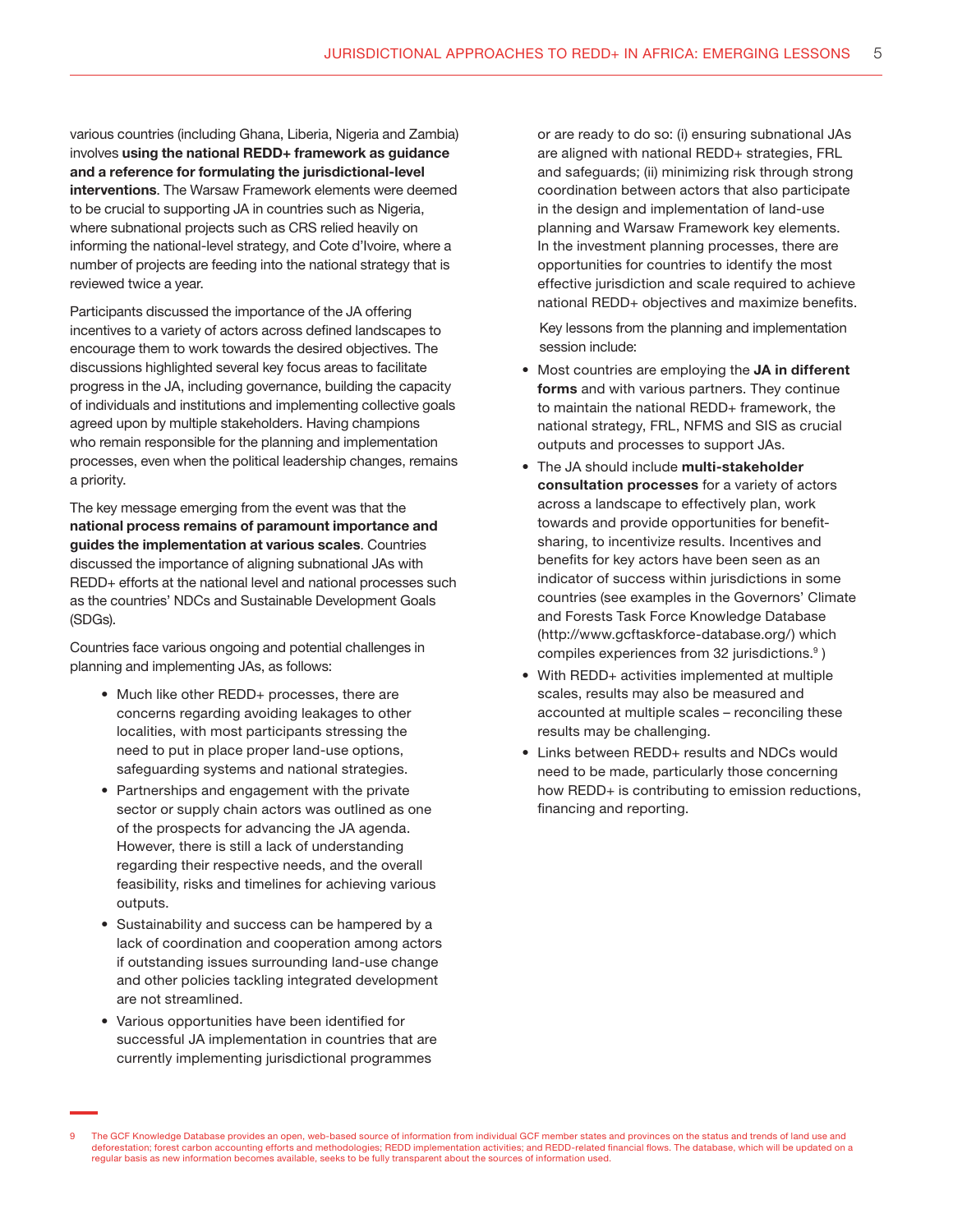# 4. FINANCING JURISDICTIONAL APPROACHES TO REDD+

Irrespective of the scale of intervention – national, jurisdictional or project – financing needs to be secured for all three phases of REDD+: readiness, implementation and results. The discussion on financing JAs was primarily focused on the sources of investment that are available for the REDD+ implementation phase and how they can be secured.

Countries in Africa are currently putting in place conducive policy environments and are exploring how the private sector can invest in them. Bankable projects that offer increased yields, forest protection and improved livelihoods – as well as a reasonable rate of return on investment – are data-intensive (for example, the number and location of smallholder producers). Elements need to be put in place to help smaller-scale actors access this investment, as many producers are part of the informal smallholder sector and do not have bank accounts or loan collateral. For example, smallholder farmers transitioning to more sustainable production models such as agroforestry and climate-smart agriculture may require upfront financing for these activities. Having experienced many defaults on agricultural loans, banks still perceive investing in sustainable agriculture as

a relatively high-risk proposition, particularly when the potential impacts of a changing climate are factored in.

Nevertheless, opportunities have been identified – first and foremost, the significant existing **private sector investment in** agricultural production, such as cocoa, palm oil and shea in West Africa. Historically a driver of deforestation, the agricultural sector – with its commitment to sustainable sourcing – presents a huge opportunity to redirect private investment in line with REDD+ objectives. Indeed, REDD+ investment plans – serving as a costed menu of options for investors to choose from – are an important means of attracting private sector finance for REDD+ implementation. The public sector also presents financing opportunities by adopting innovative domestic fiscal incentives such as domestic carbon taxes, national and subnational fiscal transfers and green bonds, as piloted in other regions.

However, financing zero-deforestation agriculture requires a departure from business as usual. Longer tailored loans, with grace periods on repayments in the first few, yield-free, years of plantation, should be considered. Interplanting shorter-term rotation cash crops (such as fruits, nuts and fuelwood) with the main commodity (for example, cocoa) could also contribute to covering the costs of transitioning to more sustainable

#### REDD+ PROGRAMME IN GHANA

As part of REDD+ Readiness processes, Ghana developed a REDD+ Strategy that prioritized five subnational jurisdictional programmes, which were delineated by Ecological Zones defined by key commodities.

In terms of jurisdictional programmes, the first Ghana REDD+ Programme - dubbed the Ghana Cocoa Forest REDD+ Programme (GCFRP) — document was accepted into the World Bank FCPF Carbon Fund portfolio in June 2017. The jurisdictional or landscape approach to GCFRP was viewed as the most suitable mechanism to foster land-use decision-making and large-scale farming practices that bring together and coordinate various stakeholders to implement climate-smart practices. The key challenge in Ghana is that cocoa is a globally traded commodity: demand can fluctuate and put pressure on production based on its global market price. As increasing yields and cocoa farmers' income could fuel wider forest exploitation, activities must be accompanied by regulation and enforcement. Some of the key opportunities include: reforming tree tenure laws – which have created negative incentives to maintain trees on farms – looking at ways of improving millions of farmers' productivity, pro¬viding them with climate-smart production methods and institutionalizing cooperation among multi-stakeholders. In

addition to the GCFRP, the country has also developed a jurisdictional programme for the Northern Savannah Zone called the Ghana Shea Landscape REDD+ Project, which is novel in that it is the first time that shea landscape has been addressed from a mitigation and REDD+ perspective.

Key achievements highlighted during the recent workshop include: the establishment of a national and subnational FREL; progress made on an NFMS, which is currently the subject of stakeholder consultations; the development of an SIS; and the REDD+ registry that has been developed.

#### Lessons learned

- REDD+ objectives can be achieved by identifying and engaging all relevant stakeholders, holding consultations and strengthening collaboration while leveraging existing initiatives.
- The Government should have strategies in place to sustain engagement with the private sector, while private sector companies need to develop a closer relationship with the Government.
- The private sector is willing and ready to invest in REDD+ and forest conservation if there are bankable project ideas that guarantee a return on investments.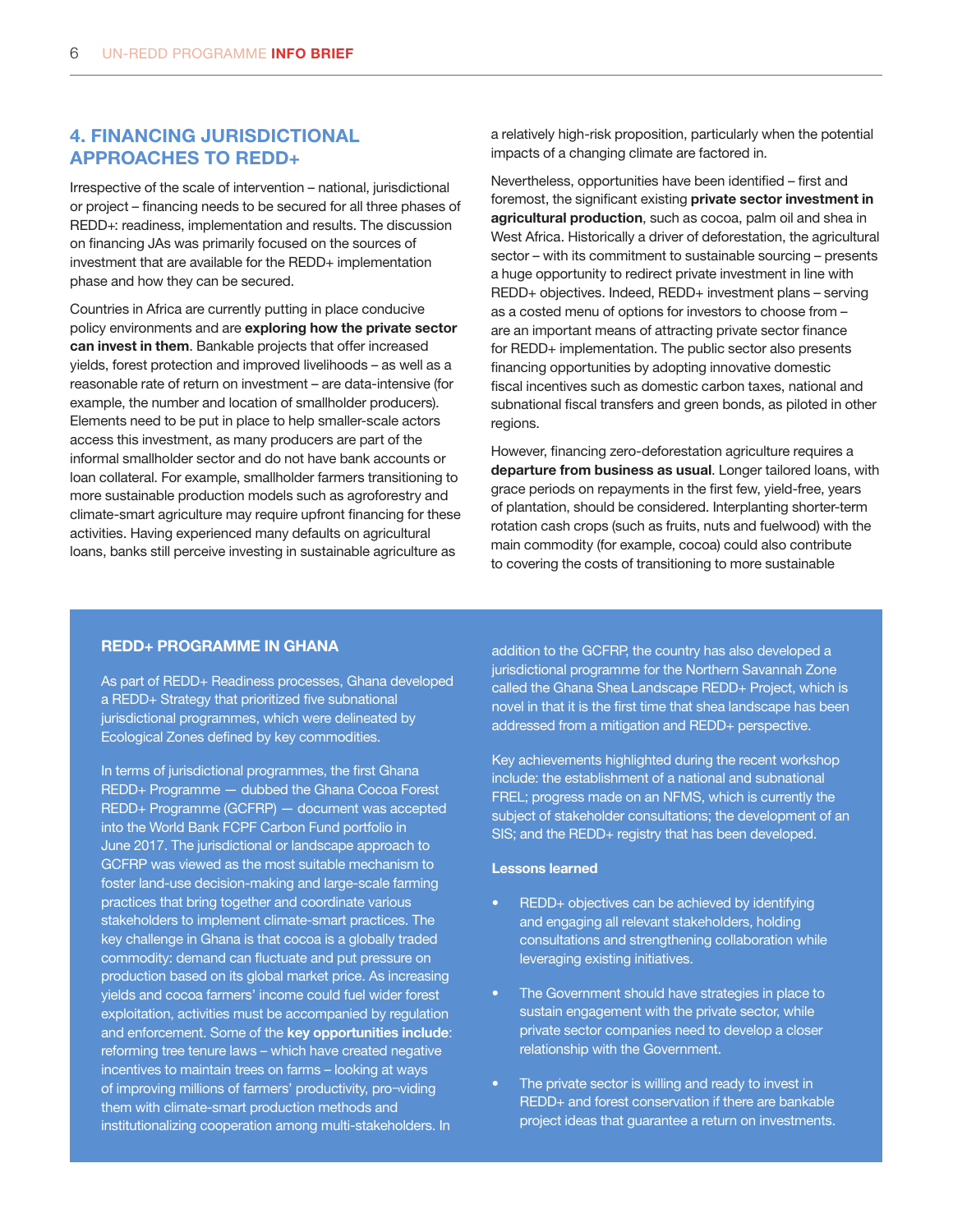production. Lastly, long-term purchase contracts with traders and manufacturers could provide smallholder producers with more constant incomes and livelihood security.

It is clear to African countries – as it is elsewhere in the world – that a sole source of financing cannot meet all jurisdictional REDD+ implementation needs; a judicious mix of domestic fiscal incentives, international climate finance and private sector capital will be needed to achieve carbon and noncarbon REDD+ results. There is nothing inherently unique to JAs that will guarantee such financing, but through public-private partnerships, such approaches have the potential to unlock financing that might otherwise remain elusive at the national and project scales of implementation.

# 5. FOREST REFERENCE EMISSION LEVEL/FOREST REFERENCE LEVEL AND JURISDICTIONAL APPROACHES

Thirty-eight countries around the world have submitted a forest reference (emission) level (FREL/FRL) to the UNFCCC, of which about one third (12) are African countries.<sup>10</sup> Of these 12 African countries, 11 submitted a national scale FREL/ FRL and one initially submitted a subnational FREL/FRL, followed by a national submission. However, nine countries have prepared subnational jurisdictional FREL/FRLs as part of their participation in pilot programmes for REDD+ resultsbased payments, namely the Forest Carbon Partnership Facility Carbon Fund (FCPF CF) and the Initiative for Sustainable Forest Landscapes' Biocarbon Fund (ISFL BioCF). It may be easier for countries to start REDD+ implementation at the subnational scale if they have clear land tenure rights, subnational policy formulation processes, devolved governance and mobilized relevant stakeholders. These factors may make it easier for countries to attract finance at this level. On the other hand, countries may initiate REDD+ implementation through national policies, which would not limit the impact to one specific subnational area. Some countries may have concerns about geographic displacements of emissions, meaning they may prefer a national FREL/FRL over a subnational FREL/FRL. Therefore, countries may have good reasons to develop either subnational or national-level FREL/FRLs or both levels simultaneously.

One of the countries that has prepared a subnational and national FREL/FRL simultaneously is the Democratic Republic of Congo (DRC), which submitted an FREL to the UNFCCC in January 2016, while its final Emission Reduction Programme Document was submitted to the FCPF CF in April 2017. DRC's REDD+ focal point encouraged other countries in the region to keep these developments closely linked to create

consistent FREL/FRLs at both the subnational and national levels. Maintaining this consistency is important, especially when countries request payments for REDD+ results, since at this stage they will need to reconcile REDD+ at various scales to avoid double counting (and double payment) of emission reductions. A summary of nesting issues is described in a recent World Bank publication.<sup>11</sup>

At the regional exchange, countries also discussed the links between FREL/FRL choices and REDD+ strategies. Since an FREL/FRL is a performance benchmark for a country's implementation of REDD+, countries need to ensure their FREL/FRL is constructed in such a way that it captures the full successful implementation of the REDD+ strategy. For example, if a country's REDD+ strategy focuses on reducing forest degradation, an FREL that only includes deforestation may "omit" most of the country's REDD+ performance. At the same time, the scope of activities in the FREL/FRL does not mean the country's REDD+ strategy is limited to only these activities. Countries may have difficulties accurately measuring one of the activities (for example, afforestation), while this activity may be addressed by the REDD+ strategy, so the country may be doing more than the results of the FREL/FRL performance assessment suggests.

Cote d'Ivoire and Ghana, which have experienced high rates of deforestation driven by the expansion of cash crops, especially cocoa, suggested turning one of these drivers into an opportunity by growing shade trees inside the cash crop areas: "greening the cocoa supply chain". For this activity to qualify as REDD+, the national forest definition needs to include agroforestry. The activity could be seen as enhancement where cropland (for example, monoculture cash crops) is converted into agroforestry (for example, cash crops with natural shade trees), but it would be considered degradation if the preceding land-use was natural forest, even if the carbon contents in the natural forest were lower (in view of the safeguard on the conversion of natural forest). The question as to whether donors are willing to pay for such enhancement remains. Some challenges discussed in this area include aligning the jurisdictions with NDCs, particularly in instances where there are inconsistences between NDC targets and commitments from selected jurisdictions. There are also potential methodological challenges in nesting the existing individual or clustered REDD+ projects commonly referred to as "legacy projects" into the subnational jurisdictions. This challenge is particularly relevant in countries such as Kenya that already have fully-fledged projects that need to be aligned with the larger jurisdictions.

The risk of double counting (whereby entities claim, sell or trade in resulting emission reductions) occurring at various levels is another challenge that can result from nesting in cases where

<sup>10</sup> FAO. From reference levels to results reporting: REDD+ under the UNFCCC - 2018 update. (FAO, n.p.,2018). http://www.fao.org/3/CA0176EN/ca0176en.pdf

<sup>11</sup> Donna Lee, Pablo Llopis, Rob Waterworth, Geoff Roberts, Tim Pearson. Approaches to REDD+ Nesting. Lessons Learned from Country Experiences: Main report (English). (World Bank, Washington, D.C., 2018). 38pp https://openknowledge.worldbank.org/handle/10986/29720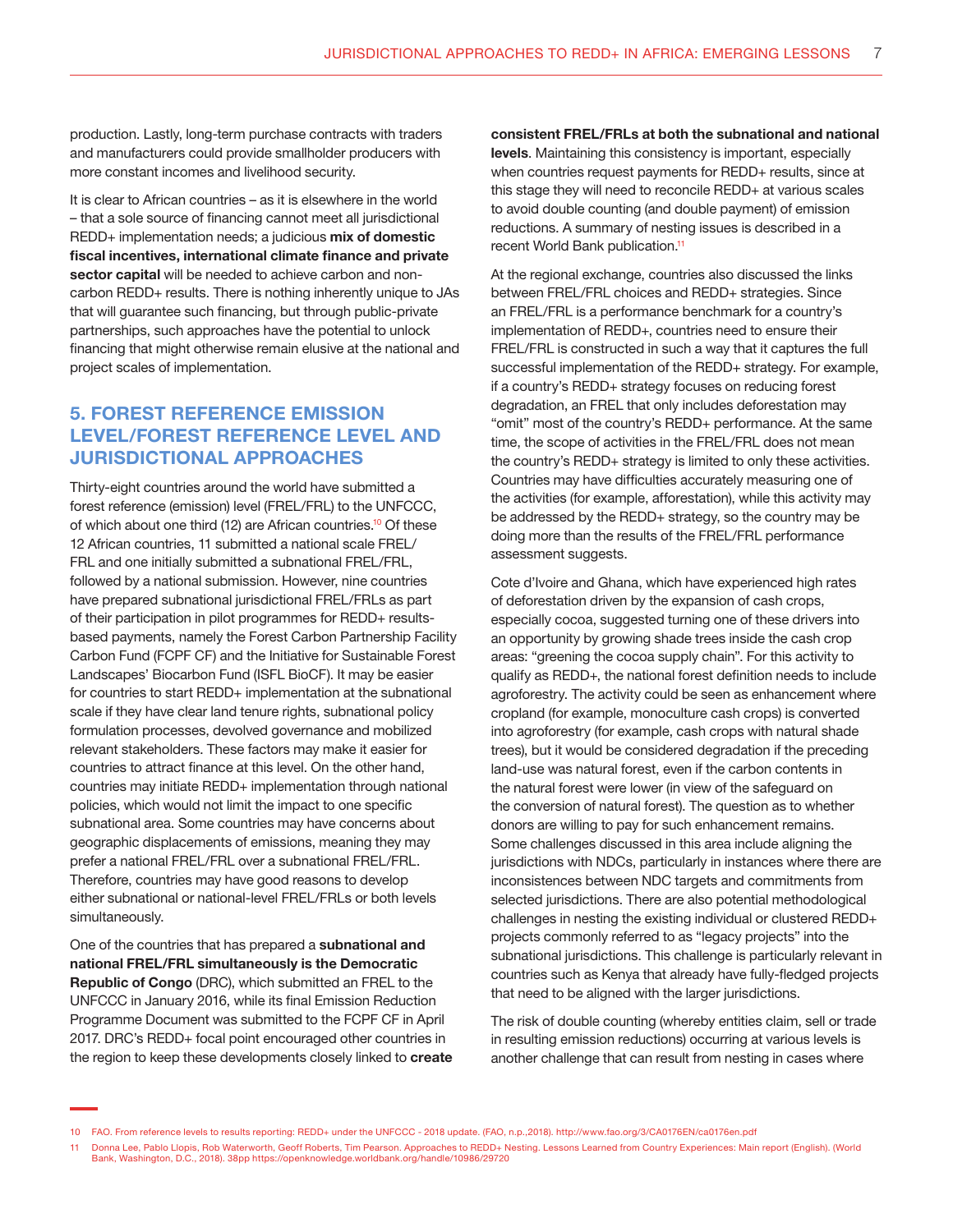legacy projects and jurisdictions both claim for reductions. Considering that REDD+ activities may be implemented at multiple scales, GHG mitigation results may also be measured and accounted at multiple scales, which may make reconciling results from different jurisdictions challenging, as there are no agreed ways of measuring performance. Challenges associated with measuring and reporting the "plus" activities in REDD+ are summarized in a recent Climate and Land Use Alliance publication.<sup>12</sup>

# 6. REDD+ SAFEGUARDS: LINKING NATIONAL AND JURISDICTIONAL FRAMEWORKS AND PROCESSES

Developing countries participating in REDD+ should address and respect the seven 'Cancun' safeguards throughout REDD+ implementation, have an SIS to provide information on how safeguards are addressed and respected, and present a national report on safeguards called the "summary of information" before accessing results-based payments.

The efforts to address and respect safeguards during the implementation of policies and measures at the jurisdictional level are strengthened by the national REDD+ strategy and the national approach to safeguards. Therefore, relevant policies, laws and regulations play an important role in guiding and determining the procedures for addressing and respecting safeguards. An example of a safeguards framework and related procedures that apply to subnational programmes are the FCPF Emissions Reduction Programmes, which adopt the World Bank Operational Policies and develop specific procedures for conducting the Strategic Environmental and Social Assessment (SESA) and for elaborating an Environmental and Social Management Framework.

Similarly, at the project level, different standards (such as the Climate, Community and Biodiversity Standards) can serve as tools to evaluate the environmental and social performance

#### MAI NDOMBE PROVINCE, DRC — REDD+ PROGRAMME

DRC has been working on its national REDD+ programme since 2008. Two kinds of programmes are being funded under DRC's REDD+ Investment Plan: enabling programmes with a sectoral or national-level focus (for example, on NFMS, FREL, governance, tenure or agriculture policy) and REDD-integrated jurisdictional programmes with a subnational or provincial focus (PIREDDs). Of its 26 provinces, eight are initiating – or will soon initiate – PIREDDs funded by the REDD+ National Fund: Mai Ndombe, Kwilu, Equateur, South Ubangi, Mongala, Tshopo, Ituri and Bas-Uele. In addition to these programmes, the PIREDD Plateau project – funded by the Forest Investment Programme – and the Mai Ndombe Emission Reduction Programme – funded by FCPF CF – will be launched soon.

Mai Ndombe Province covers an area of 99,641 km2 with 75 per cent forest cover (12.3 million ha in total, 9.8 million ha of which is forest, and home to approximately 1.8 million inhabitants). Emission reduction targets are set at 29 MtCO2 by 2020, aiming at achieving US\$50 million in potential outcome-based payments. The project strategy is to develop capacity at different management levels (600 customary lands, 15 local development committees, four decentralized territorial entities) to formulate natural resource management plans. Jurisdictional programmes simultaneously engage various sectoral levers, in

partnership with the private sector and local actors from the green economy. Multilevel investments need to be deployed in a coordinated and complementary manner at the various levels of territorial governance (provinces, territorial entities, territories or villages) to address the direct and underlying drivers of deforestation and forest degradation.

Beyond emissions reductions, the REDD+ programme seeks to maintain and enhance biodiversity and ecosystem services, improve rural development on a large scale and provide a model on which other jurisdictional programmes can be formulated. The challenges encountered include how to mobilize \$1.1 billion by 2030 to finance the REDD+ Investment Plan, standardize the allometric equations for the accounting of carbon credits, develop a consortium of partners with the skills and implementation capacity to cover the seven pillars of the Framework Strategy, replicate the JA in other provinces of the country and in the region, and engage the private sector.

#### Lessons learned

• Jurisdictional programmes that consider the seven pillars of the national REDD+ strategy are better complemented and supported by sectoral programmes (national policies, standards, reforms) than the programmes that consider a single pillar.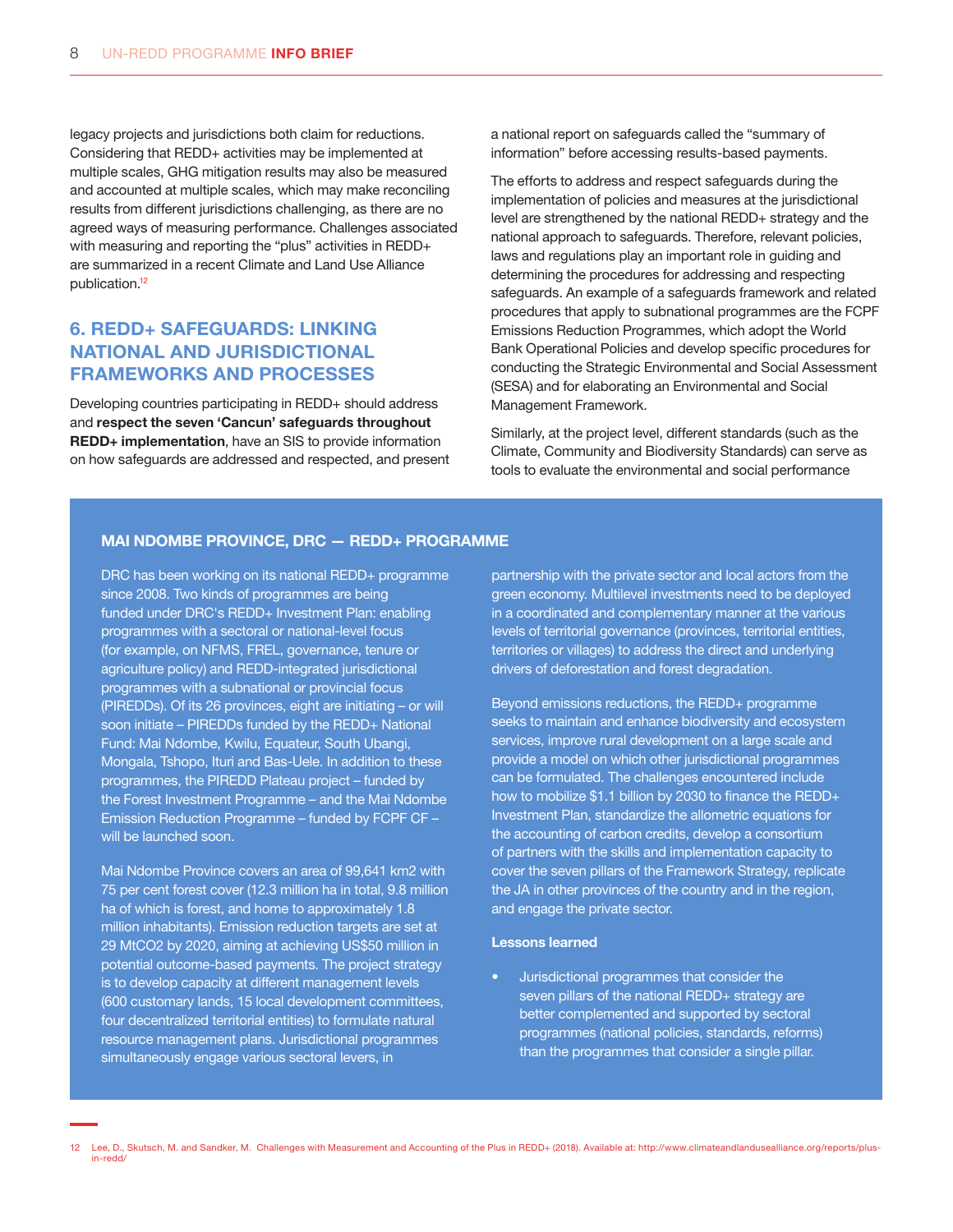of these measures. A major concern raised in the exchange is the need to focus on activities at the local level to address indigenous people and local communities' priorities and risks, and on designing benefit-sharing mechanisms that channel resources and have a tangible impact at the local level.

During the South-South Knowledge Exchange, several countries shared their progress on topics including addressing the Cancun safeguards, designing their SIS and developing a grievance redress mechanism. Representative examples include: Ghana's work on aligning the UNFCCC safeguards framework with the World Bank policies; Madagascar's efforts to use differentiated indicators to gather safeguards information at the national, subnational and local level; Cote d'Ivoire's initiation of its summary of information; among many other signs of progress on the African continent.

Some common challenges relating to safeguards were identified:

- There are too many tools and processes (for example, SIS, SESA, Summary of Information), so the question is how to integrate them using a holistic and comprehensive approach so that stakeholders are better equipped to adopt them in full.
- Despite the active and effective implementation of safeguards at the national level, there are evident resource and capacity constraints at the subnational level for their implementation.
- Complex technical processes and a multitude of approaches and tools may hinder the adoption and understanding of the vision and the original purpose of safeguards, which is to increase/ promote benefits while reducing risks (+benefits/ risks) to people and the environment.

On the other hand, some opportunities were envisioned:

- It is essential to build a common understanding of the safeguards concept (for example, safeguarding people and the environment, donor requirements) so that all stakeholders are aligned with the same goals and objectives.
- A country's approach to safeguards can incorporate multiple frameworks: Cancun safeguards; national policies, laws and regulations; World Bank; among others.